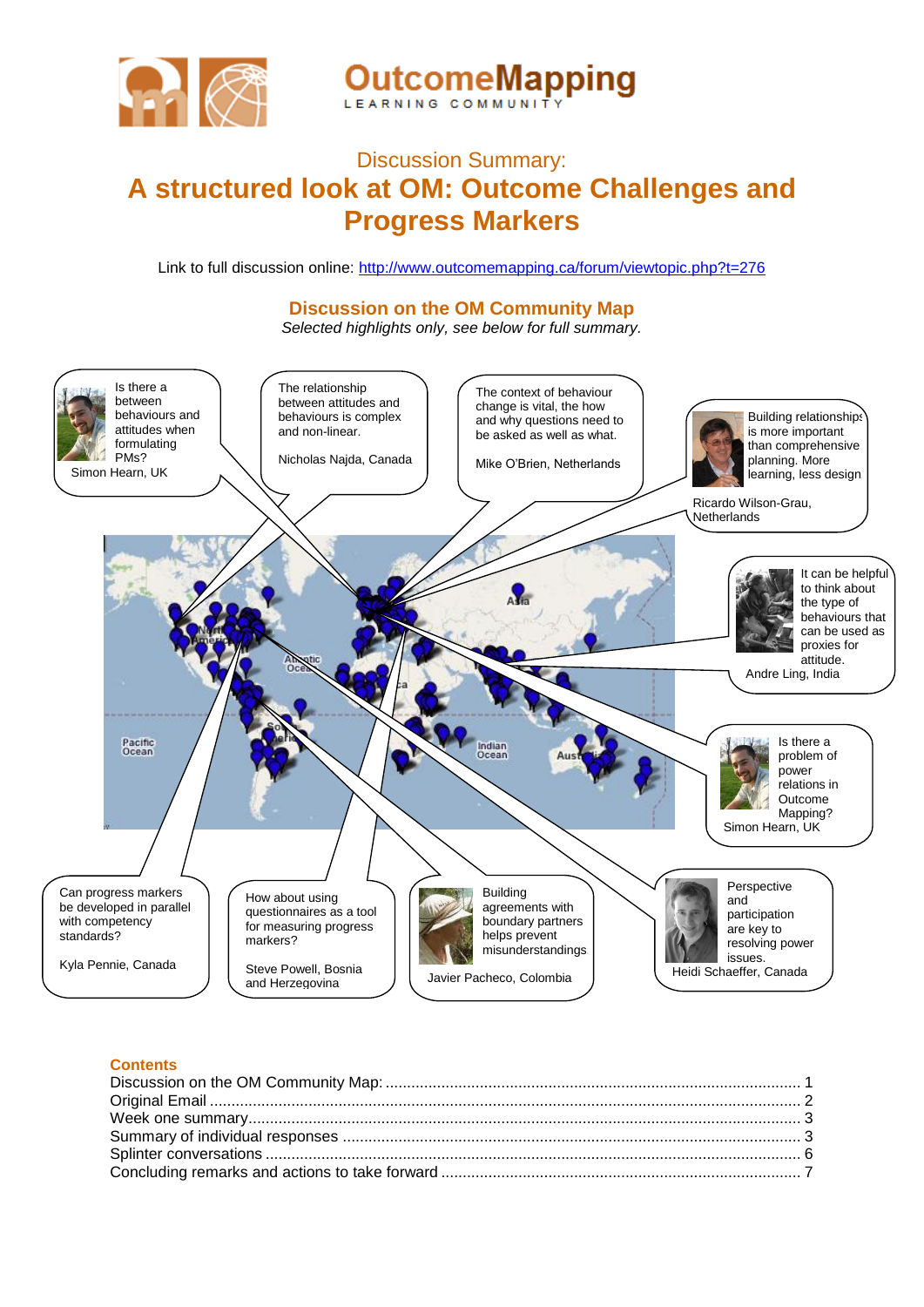

**OutcomeMapping** LEARNING COMMUNI

# <span id="page-1-0"></span>**Original Email**  [Simon Hearn,](http://www.outcomemapping.ca/members/member.php?id=578) UK 21st April 2008

# Dear all,

We're starting a structured discussion today on Outcome Challenges and Progress Markers. The discussion will last for three weeks, which is actually not that long, so please contribute whatever you can, whenever you can. This could be a great opportunity for some of our newer members to probe the expertise of the wider community.

The discussion will be informal – no question is too simple and all comments or points of view are valuable – so please don't hold back. What I'll do is start with a question that will hopefully get the ball rolling, but please do ask your own questions if you have them.

Outcome Challenges and Progress Markers are all about behaviour change. They help us to visualise what our boundary partners will be doing differently if our programme were to be extremely successful. For some people this focus on behaviour could be a stumbling block as many people often think in terms of attitude. They could argue that a change in behaviour may not be sustainable and what actually counts is the resulting change in attitude. For example, a public servant can change their behaviour is a very superficial way in order to gain respect, by saying the right things in their speech for instance, but it's only when their attitude to a particular issue changes that a sustainable outcome can be obtained.

The question is; **has this conflict between behaviour and attitude come up in your conversations? In what contexts is it particularly critical?**

Feel free to reframe this question.

Cheers,

Simon

#### **Responses were received, with many thanks, from:**

- 1. [Robert K. Walker,](http://www.outcomemapping.ca/members/member.php?id=494) Brazil
- 2. [Nicholas Najda,](http://www.outcomemapping.ca/members/member.php?id=288) Canada
- 3. [Andre Ling,](http://www.outcomemapping.ca/members/member.php?id=200) India
- 4. [Wouter Van Damme,](http://www.outcomemapping.ca/members/member.php?id=102) Belgium
- 5. [Ricardo Wilson Grau,](http://www.outcomemapping.ca/members/member.php?id=187) Netherlands
- 6. [Michael O'Brien,](http://www.outcomemapping.ca/members/member.php?id=790) Netherlands
- 7. [Heidi Schaeffer,](http://www.outcomemapping.ca/members/member.php?id=33) Canada
- 8. [Gonzalo Romero,](http://www.outcomemapping.ca/members/member.php?id=291) Bolivia
- 9. [Javier Pacheco,](http://www.outcomemapping.ca/members/member.php?id=149) Columbia
- 10. [Garth Graham,](http://www.outcomemapping.ca/members/member.php?id=910) Canada
- 11. [Terri Willard,](http://www.outcomemapping.ca/members/member.php?id=687) Canada
- 12. [Steve Powell,](http://www.outcomemapping.ca/members/member.php?id=956) Bosnia and Herzegovina
- 13. [Julius Nyangaga,](http://www.outcomemapping.ca/members/member.php?id=44) Kenya
- 14. [Abass Kabiru Olatubosun,](http://www.outcomemapping.ca/members/member.php?id=890) Nigeria
- 15. [Kyla Pennie,](http://www.outcomemapping.ca/members/member.php?id=932) Canada
- 16. [Sana Gul,](http://www.outcomemapping.ca/members/member.php?id=81) Pakistan
- 17. [Andre Proctor,](http://www.outcomemapping.ca/members/member.php?id=339) South Africa
- 18. [Weeraboon Wisartsakul,](http://www.outcomemapping.ca/members/member.php?id=518) Thailand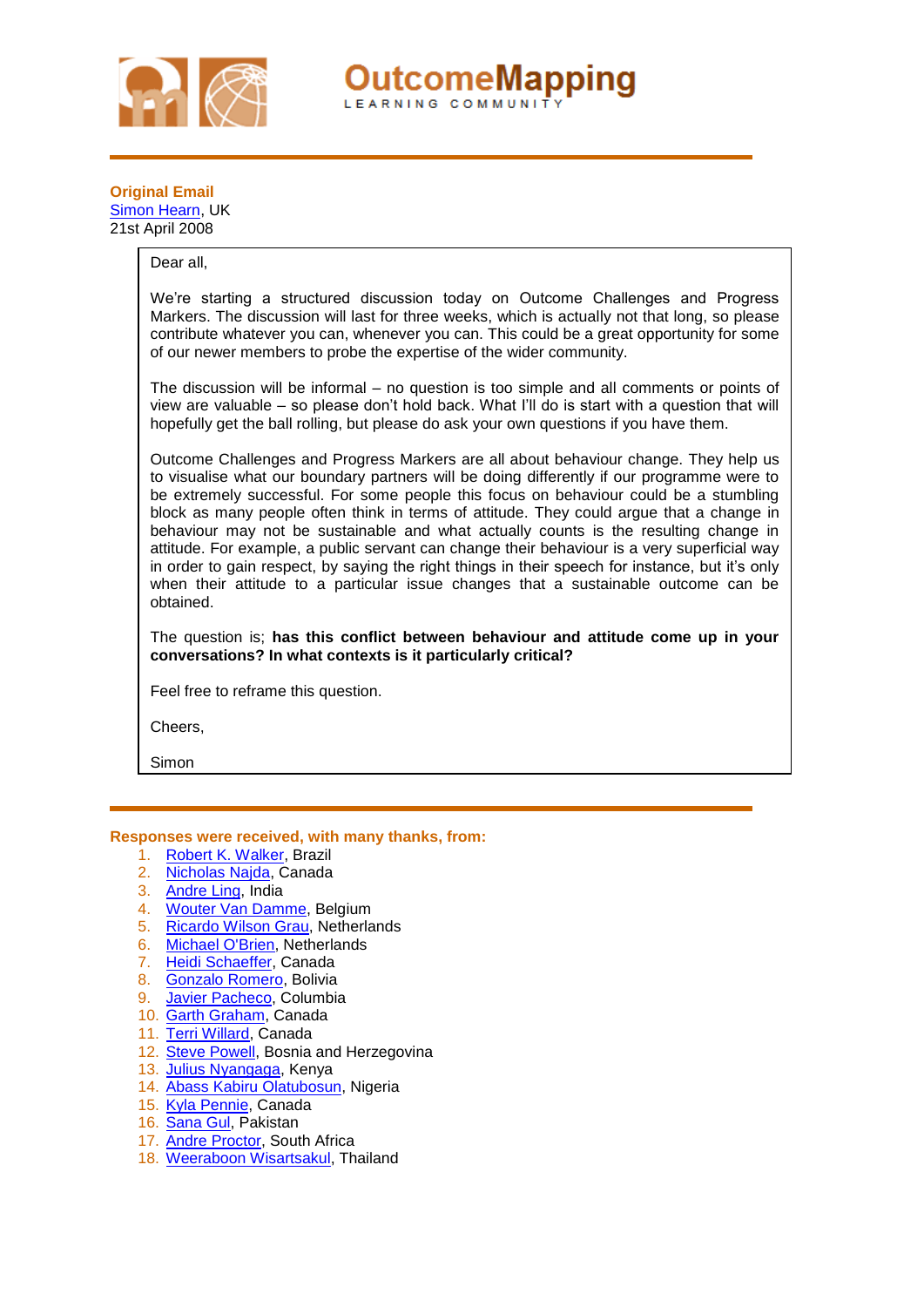

**)utcomeMapping** LEARNING COMMUNIT

#### <span id="page-2-0"></span>**Week one summary**

*After a very active first week of this discussion, a summary was made that tried to cover all the main points made:*

The question posed was one of attitudes versus behaviour in how we describe the changes we want to see in our Boundary Partners. Many of the contributions challenged this distinction. Our approach needs to have a 'dual compliance structure', taking into account both normative and utilitarian and recognising the spectrum of cognitive processes that are involved in any kind of social change. It has also been suggested that the relationship between attitude and behaviour is not always linear and positive – the two are distinct yet interconnected in a complex way. This highlights the need for grounding any kind of change in the context in which it is occurring; the question of how and why have to accompany what kind of change we are looking for.

In terms of how we measure change, we focus on behaviour as it gives a useful proxy of attitude, which is harder to measure. Perhaps a more robust proxy is intention based on i) attitude to behaviour, ii) subjective norms and iii) perceived behavioural control.

There is a resounding concern among the contributors that the language of OM implies a 'power' relationship between 'the programme' and 'the agent of change' which could be interpreted as patronising and controlling. Communication is key here: Softer language could be used (support, facilitate, assist instead of influence). A focus on modifying policies and practices rather than changing beliefs, thoughts, feelings or challenging competencies could be more constructive. The power problem becomes less of an issue if the perspective of the change is clarified, and if it is originating from the vision rather than the mission. Firm agreements can ensure the ownership of the change is clearly in the domain of the Boundary Partner rather than the programme.

#### <span id="page-2-1"></span>**Summary of individual responses**

- 1. Robert Walker suggested that attitudes and behaviours often exist side by side in a dual compliance structure of normative and utilitarian outcomes. He highlighted the importance of identifying a project's strengths and weaknesses in terms of these two types of outcome.
- 2. Nicholas Najda reminded us of the complex, non-linear, relationship between attitude and behaviour and that often they are two independent entities with differing influences. He also brought up the question of power – to what extent can a system influence an individual's behaviour or attitude and to what extent can an individual act in accord with their attitudes while existing within the confines of the system they are living in?
- 3. Andre Ling reframed the question from one which conflicts attitudes and behaviours to one which asks what kind of behaviours can be considered as suitable proxies for attitude. He also raised the point that behaviours are more interesting to measure than attitude as they represent systemic transformation.
- 4. Wouter Van Damme pointed us to [Blooms](http://projects.coe.uga.edu/epltt/index.php?title=Bloom%27s_Taxonomy#Revised_Bloom.27s_Taxonomy_.28RBT.29)  [taxonomy,](http://projects.coe.uga.edu/epltt/index.php?title=Bloom%27s_Taxonomy#Revised_Bloom.27s_Taxonomy_.28RBT.29) which describes a spectrum of cognitive processes which can help us define what we mean by behaviour and attitude (see right).
- 5. Ricardo Wilson-Grau highlighted a few challenges he has faced in working with a large global network. The language used in OM was problematic for many non-English speakers. Particularly the use of the term



'influence' which implies a power relation. Softer words like facilitate, support and assist have been found to be friendlier. Focussing the outcome challenge on new or modified policies and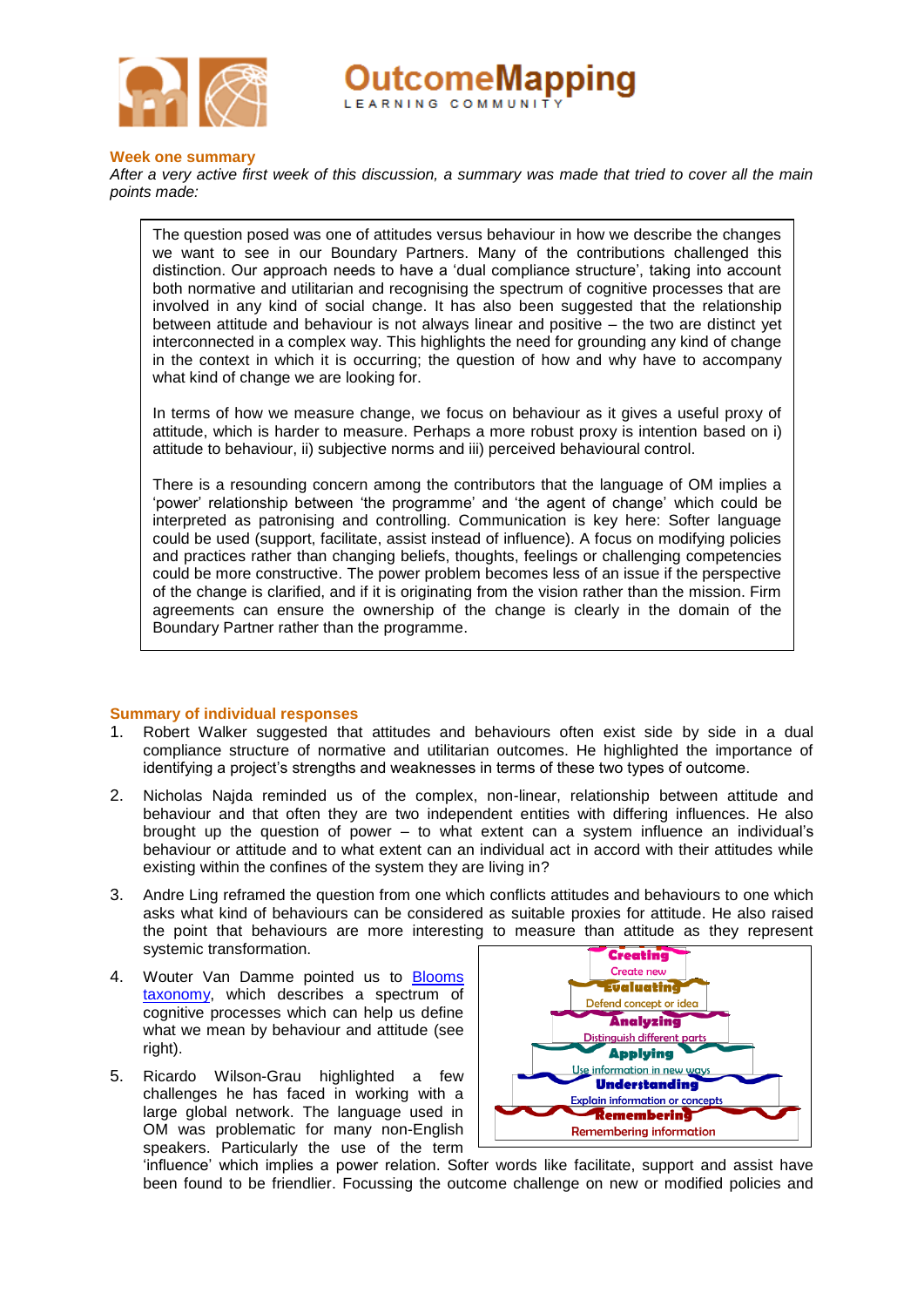

practices rather than on beliefs, opinions, feelings or competencies can also help to avoid the power problem. There is, though, always an unavoidable danger of patronising our boundary partners.

- 6. Mike O'Brien discussed the common temptation to treat progress markers as a simple checklist rather than a self-evaluation, reflection and learning tool. He suggested that a deeper understanding of the behaviour change processes could prevent this misuse. In particular, by considering behaviour change in the context in which it occurs and deepening our understanding by asking ourselves how and why the change takes place.
- 7. Ricardo Wilson-Grau posted again with a note about the balance between M&E design and M&E implementation. He suggested that there was a tendency to spend a lot of effort on the intentional design phase, planning in detail the changes sought rather than on the agents of change themselves. A light and imaginative intentional design will allow more time to be spent building relationships, ensuring participation and frequent monitoring, learning and adjustment of the strategy.
- 8. Heidi Schaeffer shared her experience with intentional design and the importance of perspective and strong participatory processes. She argued that the problem of power, and particularly the feeling of paternalism, shouldn't be an issue if the OCs and PMs are developed from the perspective of the partner and tied to the vision rather than the mission. And if strong participatory processes are in place to support the partner in articulating their beliefs, attitudes, and vision then the OC becomes a self-created picture for the partners to see where they are heading and the PMs become a road map of transformational change that will help direct the support of the programme.
- 9. Gonzalo Romero shared his thoughts on the 'economics of behavioural change' in a [short article.](http://www.outcomemapping.ca/forum/download.php?id=67) He suggests that *intention* could provide a more accurate proxy of behaviour. In his model (see right), intention is a function of three other influences: the attitude towards the behaviour, the subjective norms and the perceived control over the behaviour change.
- 10. Javier Pacheco contributed his thoughts on the necessity to build *agreements* among the boundary partners in order to proceed in a mutually convenient way and to support the changes envisioned by the partners. He emphasised the need for partners to own the direction of change and the strategies and to understand the relation between the two.



- 11. Garth Graham commented on the trend in the discussion so far to focus on behaviour change among individuals. He suggested that this didn't reflect the intention of Outcome Mapping, which is to measure how learning changes the collective behaviour of systems. He posed a new question to the community; what progress markers have boundary partners identified to indicate that shift from individual behaviour change to system behaviour change?
- 12. Terri Willard replied to Ricardo's first post with a comment about the difficulty for networks to identify boundary partners and progress markers. She suggests that this could be indicative of a wider problem that many networks get caught up in information sharing and networking can easily lose sight of how/why and organization might use the information or contacts as part of a broader development change process.
- 13. Mike O'Brien noted that many of the contributions had emphasised the importance of relational and reflexive activities such as partner engagement, connecting emotionally, inspiration, feelings, visioning and dialogue-based monitoring. He highlighted the fact that such activities require a lot of time and energy investment and are difficult to maintain. He asked what the limitations were and how they have been overcome. He also suggested that along with the too little of this type of activity, there could be too much and that a point of diminishing returns could be met.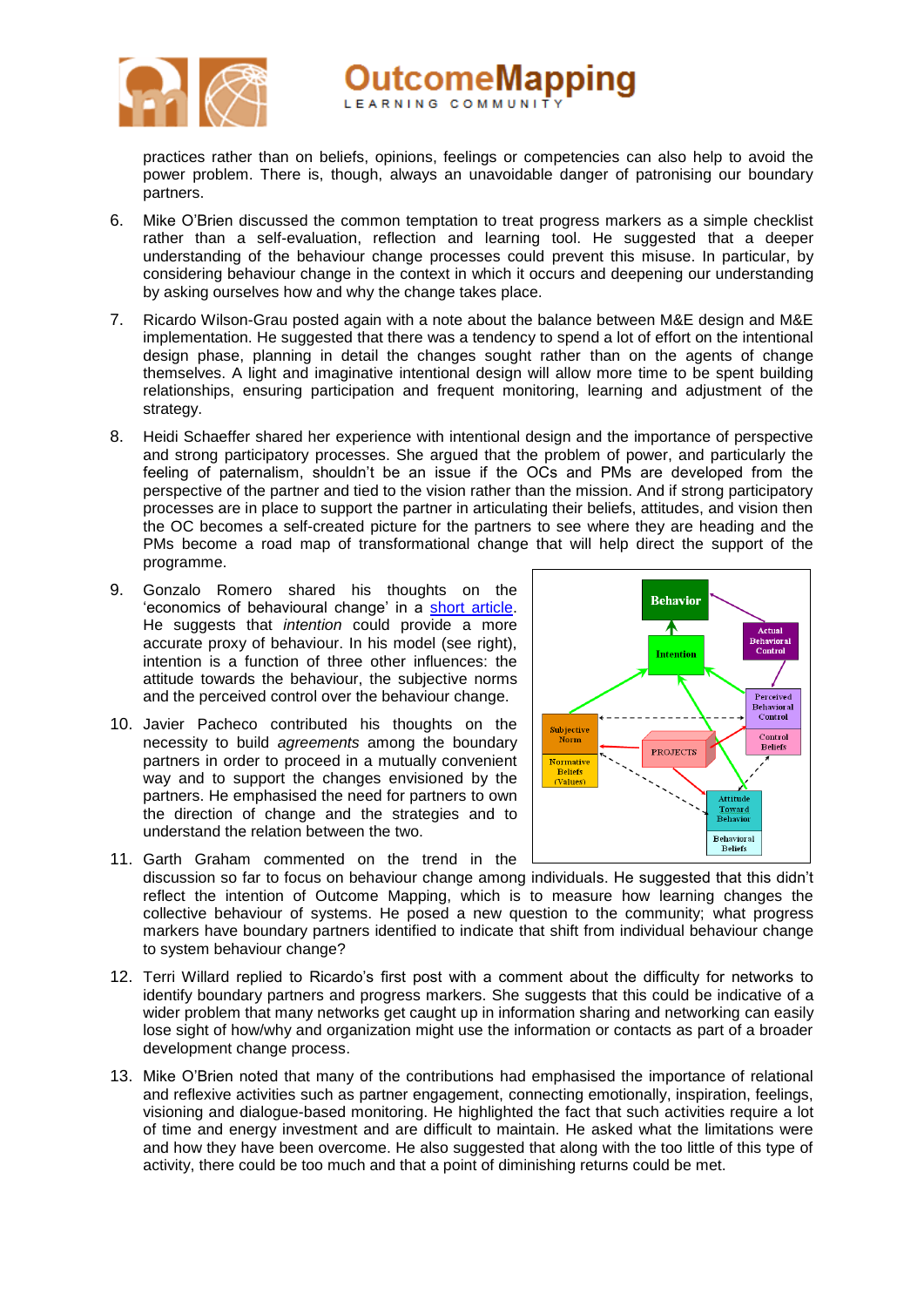

**)utcomeMapping** LEARNING COMMUNI

- 14. Andre Ling contributed a number of points about learning in a social context. One of the strengths of Outcome Mapping, he states, is its evolutionary nature with built in multi-level feedback loops that stimulate a 'reflexive' culture. Performance evaluations, in relation to progress markers and vision, can help maintain the dynamic balance between reflection and action. But ultimately, if learning and reflection is built into the programme, as opposed to focussing on target-based programming, then the programme will be able to focus more on quality, innovation, creativity and partnerships.
- 15. Simon Hearn came back to the topic of power with the following post:

As we continue our discussion on Outcome Challenges and Progress Markers this week, I just wanted to throw a few things in.

Many of you touched on the issue of power last week and this has come up many times before in conversations and in workshops. I just wanted to explore this issue a bit further in the context of describing behaviour changes though OCs and PMs.

Do you agree that there is a problem of power relations? Either in the sense that OM engenders (or is perceived to engender) a paternalistic or controlling nature or that there's a risk of partners feeling patronised by the process.

Is this an issue of language as suggested by Ricardo? Perhaps OM needs to be contextualised and made more culturally sensitive. Or maybe, as Ricardo says, a certain amount of patronisation is inevitable.

Or is it a matter of perspective as suggested by Heidi? That there shouldn't be a risk of paternalism if we truly build the OCs and PMs from the perspective of the boundary partner, not from the perspective of the 'programme' and the interventions it is planning.

We all want to see our boundary partners changing, transforming, and developing in some way. And we recognise the need to describe these changes in order to focus and prioritise our efforts. But we also want to empower our partners by ensuring they have ownership over the changes. How can this balance best be achieved?

- 16. Garth Graham pointed out an important principle when talking about power, or empowering; that acculturation works in both directions. In a complex, dynamic, self-organising system, the programme is not external to the system but rather a part of it and therefore the ability of a programme to empower is imagined.
- 17. Andre Ling commented that power relations will always be a problem in some way in social change contexts and group processes. Many of the problems are enshrined in the identity, biases and preconceptions of the facilitators and the group members themselves. He reiterated the need for deep, open, inclusive and participative dialogue between the various partners about their own desired behaviour changes and their own visions. '*Thinking in terms of power 'with' rather than power 'to' or power 'over' probably makes for a more flexible and creative approach to modelling the change process which encourages the dissolution of the problem of power relations as engagement proceeds*.'
- 18. Mike O'Brien asked for a particular example of this type of 'problematising'.
- 19. Ricardo Wilson-Grau states that it is only useful to identify boundary actors and formulate outcome challenges. The unpredictability of the environment in which they work, as well as their own complexity, openness and dynamism, means that going further to identify progress markers is an unhelpful intellectual and mechanical exercise.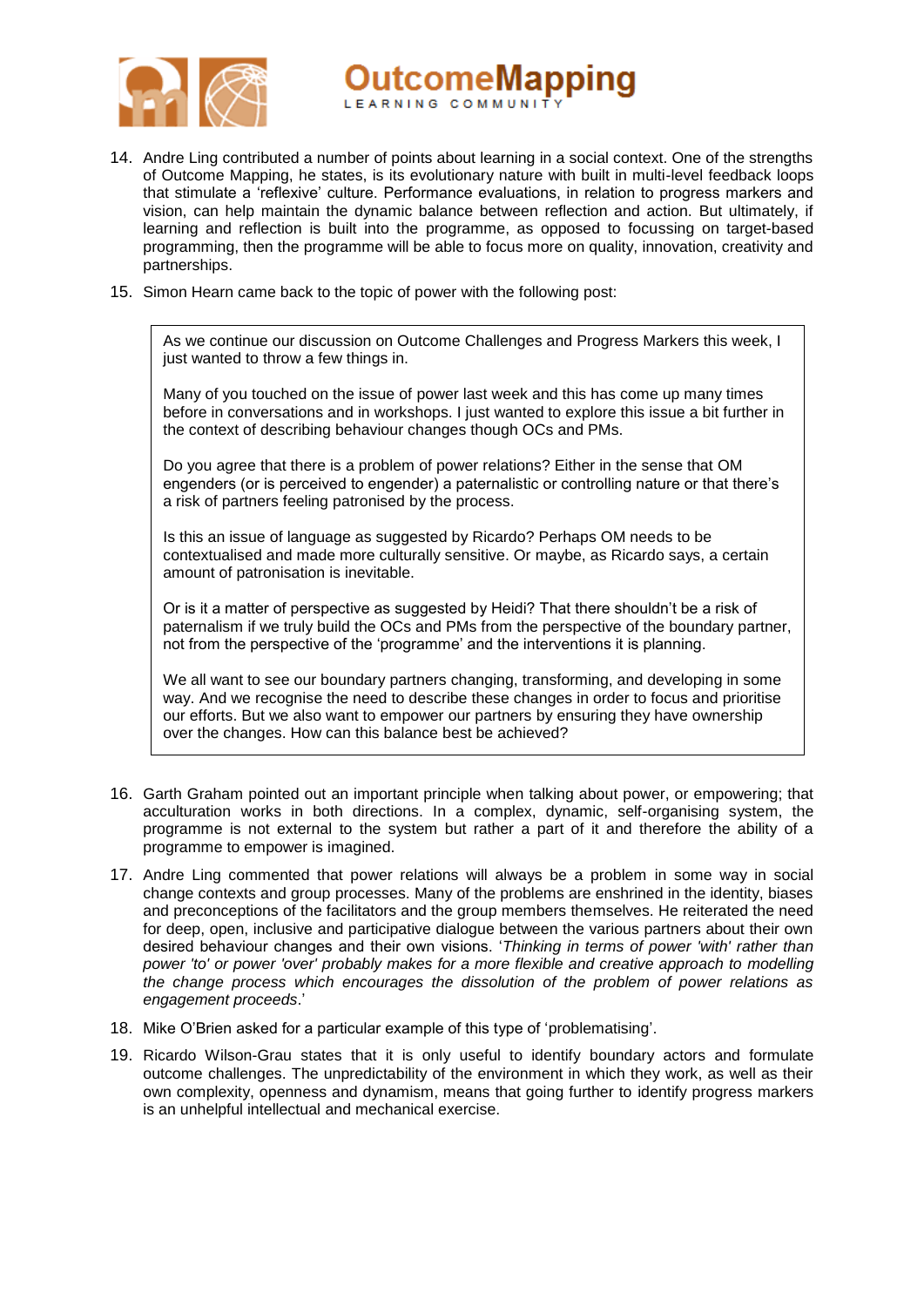

**OutcomeMapping** LEARNING COMMUNI

#### <span id="page-5-0"></span>**Splinter conversations**

Out of the above conversation two other discussions emerged.

#### **A) Questionnaires as a tool for measuring progress markers**

<http://www.outcomemapping.ca/forum/viewtopic.php?t=273>

- 1. Steve Powell described an approach he recently applied where he used likert-surveys to monitor the progress of the boundary partners in terms of the progress markers – how far along the road of behaviour change are they. He was interested in hearing any feedback about this approach and whether anyone has any similar experiences.
- 2. Julius provided some concrete examples of the type of questions that could be useful to track progress in terms on knowledge, attitude and practice.
- 3. Abass Kabiru Olatubosun mentioned that UNICEF Nigeria is doing a similar KAP survey for the evaluation of a hygiene promotion programme.

#### **B) Progress markers versus competency based training**

<http://www.outcomemapping.ca/forum/viewtopic.php?t=280>

- 1. Kyla Pennie shared an interesting problem she recently came up against when planning a capacity development programme for community development practitioners that sat alongside a formal, long-term training programme. There was a confusion between progress markers for behaviour change due to the wider programme versus competencies exhibited as a result of the training. She asked for advice on how to distinguish between the two and how best to graduate the progress markers while being sensitive to the mix of transformative changes and practical skill development.
- 2. Sana Gul replied with a similar experience and suggested that practical skill development markers were 'like to see' and the more transformative changes were 'love to see'.
- 3. Jan Van Ongevalle commented that clearly defined boundary partners whom the programme aims to influence and is able to monitor – may clear up the confusions. He mentioned two instances where BP clarity has helped and he uploaded an [M&E plan](http://www.outcomemapping.ca/resource/resource.php?id=168) for a five-day life skills training event which features a set of progress markers to facilitate the monitoring of longer-term training outcomes.
- 4. Andre Proctor suggested that competency standards and progress markers are different things. The competency standard is simply a tool that you can use to measure whether the outcome has been achieved. The progress markers could include whether a certain level of competency has been reached but they could also include many other indicators such as constituency feedback.
- 5. Weeraboon Wisartsakul shared a similar experience he was involved in where the training workshops were seeking 'inner change'. This type of change was very hard to measure in terms of progressive behaviours. He asked whether anyone has a similar experience.
- 6. Andre Proctor added that in the case of community development practitioners, there is a need to build soft 'inner qualities' as well as hard competencies and skills. Good practitioners need to be effective animators, facilitators, mobilisers and drivers of new attitudes, understandings, behaviours and actions in others. But how can these qualities be certified? He suggests that practitioner effectiveness can be read in the relationships they build, the energy they mobilise in others, the creativity and innovation they inspire and in the real sustainable differences in community well-being that flow from these.